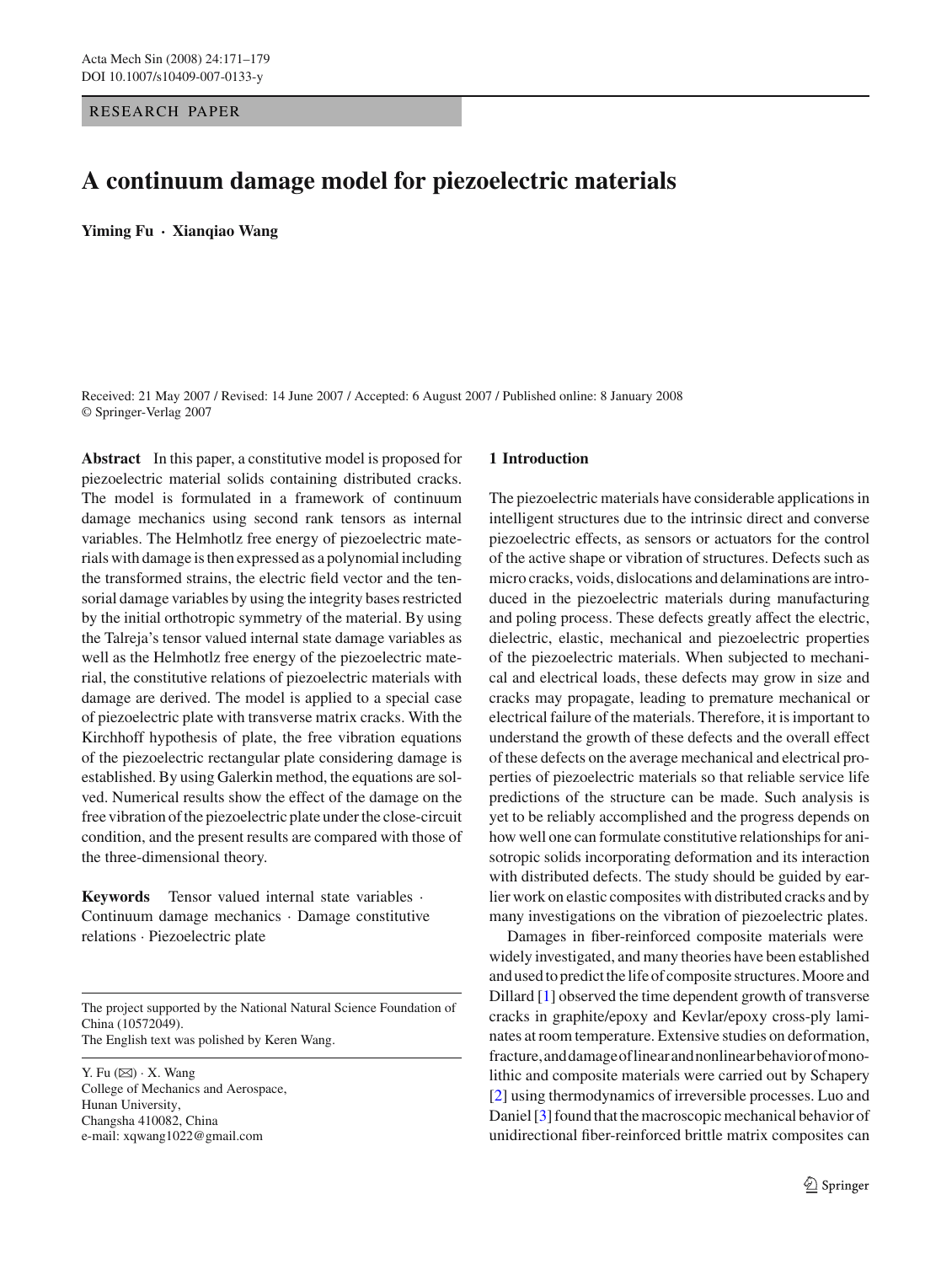be correlated explicitly with the microscopic deformation and damage. Deng and Nemat-Nasser [\[4\]](#page-8-3) proposed an analytical and numerical method to determine the microscopic stress and strain distributions in structures with microcracks. Zheng and Fu [\[5\]](#page-8-4) analyzed the nonlinear vibration of symmetric angle-ply laminated viscoelastic plates with damage.

Modeling and analysis of multilayer piezoelectric beams and plates have reached a relative maturity as attested by the numerous papers. Mindlin [\[6](#page-8-5)] presented a theory of piezoelectric crystal plates considering shear and bending. Tiersten [\[7](#page-8-6)] developed a general piezoelectric nonlinear theory, with vibration equations of different piezoelectric crystals. Chandrashekhara and Tenneti [\[8](#page-8-7)] and Zhou et al. [\[9](#page-8-8)] investigated the dynamic control of laminated piezoelectric plates by FE method. Wang and Rogers [\[10\]](#page-8-9) presented a model based on classical plate theory for laminated plates with spatially distributed piezoelectric patches. Tzou and Gadre [\[11\]](#page-8-10) analyzed thin laminates coupled with shell actuators for distributed vibration control. Xu et al. [\[12](#page-8-11)] analyzed the free vibration of laminated piezothermoelectric plate based on the 3D theory. Mitchell and Reddy [\[13](#page-8-12)] proposed a theory of the laminated piezoelectric plates by using classical plate theory and simple third-order theory separately. Rao and Sunar [\[14\]](#page-8-13) developed a finite element formulation of piezothermoelastic media and integrated it with the distributed sensors and controllers of intelligent structures. Tauchert [\[15](#page-8-14)] applied Nowacki's general theory to piezothermoelastic laminated plates and obtained static solutions. Zheng and Fu [\[16](#page-8-15)] analyzed the nonlinear dynamic stability for piezoelastic laminated plates with damage through applying the energy principle and Lagrange equation. Up to now, the dynamic and static problems of piezoelectric structures considering the damage influence have not been well investigated yet.

In the present paper, a new constitutive model for piezoelectric materials is proposed using the Talreja's tensor valued internal state damage variables and the Helmhotlz free energy of piezoelectric materials. This model is applied to a special case of the piezoelectric plate with transverse matrix cracks. Then, the constitutive relations for piezoelectric plates with damage are derived. Damage evolution is not incorporated in the present formulation directly. With the Kirchhoff hypothesis, the free vibration equation for the piezoelectric rectangular plate with damage is established. In numerical calculations, the effects of the damage on the natural frequencies of the piezoelectric plates with damage are examined and compare with the results of the threedimensional theory.

# **2 Constitutive equations for damaged piezoelectric materials**

Consider a representative volume element of a piezoelectric solid with damage entities in the form of microcracks, as



<span id="page-1-0"></span>**Fig. 1** Representative volume element with internal damage variables for piezoelectric materials

shown in Fig. [1.](#page-1-0) As discussed by Talreja, two vectors are used to define each damage entity. These are damage influence vector  $a_i$  and unit normal  $n_i$  to the damage entity surface. Damage influence vector represents an appropriately chosen effect of the damage entity on the surrounding medium. With these two vectors, a damage entity tensor is formed by taking an integral of the diad  $a_i \cdot n_j$  over the surface of the damage entity.

$$
d_{ij} = \int_{S} a_i \cdot n_j \, dS, \quad i, j = 1, 2, 3. \tag{1}
$$

Now if there are *n* distinct damage modes in the representative volume element (e.g., intralaminar cracks in different orientations etc.,) denoted by  $k = 1, 2, \ldots, n$ , a damage tensor can be defined for each mode as

$$
\omega_{ij}^k = \frac{1}{V} \sum_{\vartheta_k} (d_{ij})_{\vartheta_k},\tag{2}
$$

where *V* is the volume of the representative volume element and  $\vartheta_k$  represents the number of damage entities in the *k*th damage mode. The Tensor  $\omega_{ij}$  is unsymmetric in general. However, we can decompose the vector *ai* along the normal and tangential directions at any point on the surface of the damage entity and write

$$
d_{ij} = d_{ij}^1 + d_{ij}^2,
$$
\t(3)

where  $d_{ij}^1 = \int_S a n_i \cdot n_j dS$  and  $d_{ij}^2 = \int_S b m_i \cdot n_j dS$ , in which, *a* and *b* are the magnitudes of the normal and tangential projections of vector  $a_i$ , respectively, and vectors  $n_i$  and  $m_i$ are unit normal and tangential vectors, respectively. Thus the damage tensor  $\omega_{ij}$  can be written as

$$
\omega_{ij}^k = \omega_{ij}^{1k} + \omega_{ij}^{2k},\tag{4}
$$

where  $\omega_{ij}^{1k} = \frac{1}{V} \sum_{\vartheta_k} (d_{ij}^1)_{\vartheta_k}$  and  $\omega_{ij}^{2k} = \frac{1}{V} \sum_{\vartheta_k} (d_{ij}^2)_{\vartheta_k}$ .

Physically, the first tensor represents the effects of crack opening on the surrounding medium whereas the second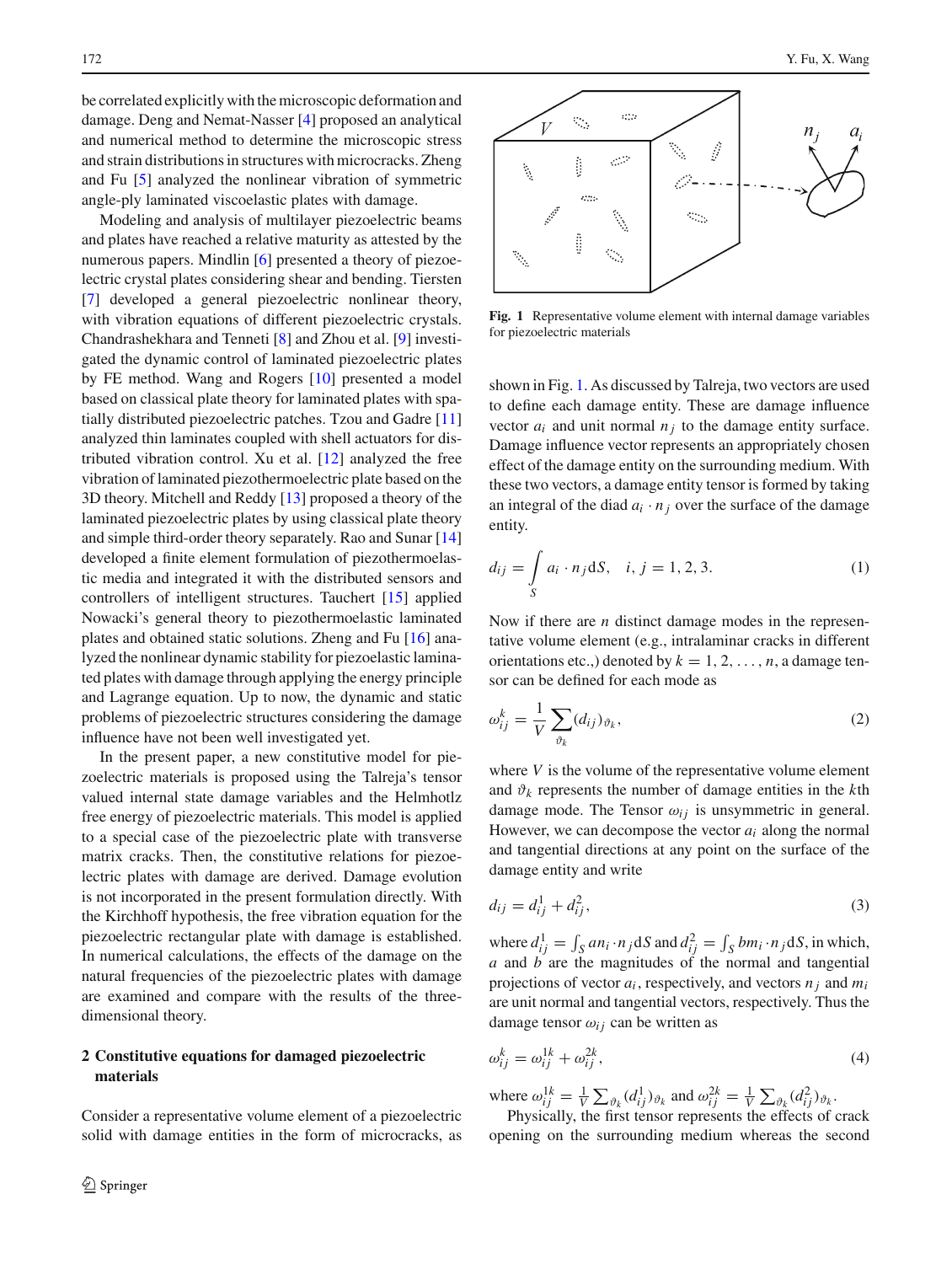tensor represents the effects of sliding between two crack faces. In many situations, the sliding between crack faces can be neglected, e.g., for intralaminar cracks constrained by stiff plies, and hence we assume  $\omega_{ij}^{2k} \equiv 0$ . This implies  $\omega_{ij}^k \equiv \omega_{ij}^{1k}$ , which is a symmetric tensor.

For the case of damaged piezoelectric materials, where the damage is represented by internal state variables, the Helmholtz free energy can be written as a function of the transformed elastic strains, the electric field vector and damage internal variables.

$$
H = H(\varepsilon_{ij}, E_i, \omega_{ij}^k). \tag{5}
$$

The transformed stress components  $\sigma_{ij}$  and the electric displacement components *Di* at any fixed damage state are now expressed as

$$
\sigma_{ij} = \frac{\partial H(\varepsilon_{ij}, E_i, \omega_{ij}^k)}{\partial \varepsilon_{ij}},
$$
  
\n
$$
D_i = -\frac{\partial H(\varepsilon_{ij}, E_i, \omega_{ij}^k)}{\partial E_i}.
$$
\n(6)

When the damage induced by the cracks in the matrix of the piezoelectric material has the orthotropic property, the irreducible integrity bases for a scalar polynomial function of two symmetric second rank tensors can be expressed as  $[17]$  $[17]$ 

$$
\varepsilon_{11}, \varepsilon_{22}, \varepsilon_{33}, \varepsilon_{23}^2, \varepsilon_{31}^2, \varepsilon_{12}^2, \varepsilon_{12}\varepsilon_{23}\varepsilon_{31}, \omega_{11}^k, \omega_{22}^k, \omega_{33}^k, (\omega_{23}^k)^2, (\omega_{31}^k)^2, (\omega_{12}^k)^2, \omega_{12}^k \omega_{23}^k \omega_{31}^k, \varepsilon_{23}\omega_{23}^k, \varepsilon_{31}\omega_{31}^k, \varepsilon_{12}\omega_{12}^k, \omega_{23}^k \varepsilon_{12}\varepsilon_{13}, \omega_{31}^k \varepsilon_{32}\varepsilon_{12}, \omega_{12}^k \varepsilon_{13}\varepsilon_{23}, \varepsilon_{23}\omega_{12}^k \omega_{13}^k, \varepsilon_{31}\omega_{32}^k \omega_{12}^k, \varepsilon_{12}\omega_{13}^k \omega_{23}^k, \nE_1, E_2, E_3, \nk = 1, 2, ..., n, \tag{7}
$$

where *n* is the number of the cracks' directions in the material.

For a piezoelectric single-layer plate, the local coordinate system *o*–123 is selected, in which 1, 2 denote the two principal directions of the piezoelectric plate, 3 is normal to the midsurface. According to the Kirchhoff hypothesis for plate  $\varepsilon_{13} = \varepsilon_{23} = 0$  and with Voigt notations for strains and damage variables, the bases of invariant can be further written as

$$
\varepsilon_1, \varepsilon_2, \varepsilon_3, \varepsilon_6^2, \omega_1^k, \omega_2^k, \omega_3^k, (\omega_4^k)^2, (\omega_5^k)^2, (\omega_6^k)^2, \omega_4^k \omega_5^k \omega_6^k, \varepsilon_6 \omega_6^k, \varepsilon_6 \omega_4^k \omega_5^k, \nE_1, E_2, E_3, \nk = 1, 2, ..., n.
$$
\n(8)

Using the above stated irreducible integrity bases, Helmholtz free energy of piezoelectric materials can be expressed as a quadratic expression of the strains or the electric field intensity, a mixture quadratic expression of strains

and electric field intensity and a linear expression of damage variables [\[18\]](#page-8-17).

$$
H = C_{1}^{0} \varepsilon_{1}^{2} + C_{2}^{0} \varepsilon_{1}^{2} \varepsilon_{2}^{2} + C_{3}^{0} \varepsilon_{2}^{2} + C_{4}^{0} \varepsilon_{6}^{2} + C_{5}^{0} \varepsilon_{1}^{2} + C_{6}^{0} \varepsilon_{1} s_{3} + C_{7}^{0} \varepsilon_{2} s_{3} - (\kappa_{1}^{0} E_{1}^{2} + \kappa_{2}^{0} E_{2}^{2} + \kappa_{3}^{0} E_{3}^{2} + \kappa_{4}^{0} E_{1} E_{2} + \kappa_{5}^{0} E_{2} E_{3} + \kappa_{6}^{0} E_{3} E_{1}) - (e_{1}^{0} E_{1} \varepsilon_{1} + e_{2}^{0} E_{1} \varepsilon_{2} + e_{3}^{0} E_{1} \varepsilon_{3} + e_{4}^{0} E_{2} \varepsilon_{1} + e_{5}^{0} E_{2} \varepsilon_{2} + e_{6}^{0} E_{2} \varepsilon_{3} + e_{5}^{0} E_{3} \varepsilon_{1} + e_{6}^{0} E_{3} \varepsilon_{2} + e_{6}^{0} E_{3} \varepsilon_{3}) + \sum_{k=1}^{n} (C_{1}^{k} \varepsilon_{1}^{2} \omega_{1}^{k} + C_{2}^{k} \varepsilon_{1}^{2} \omega_{2}^{k} + C_{5}^{k} \varepsilon_{1}^{2} \omega_{3}^{k} + C_{4}^{k} \varepsilon_{2}^{2} \omega_{1}^{k} + C_{5}^{k} \varepsilon_{2}^{2} \omega_{2}^{k} + C_{5}^{k} \varepsilon_{2}^{2} \omega_{3}^{k} + C_{7}^{k} \varepsilon_{3}^{2} \omega_{3}^{k} + C_{1}^{k} \varepsilon_{3}^{2} \omega_{2}^{k} + C_{1}^{k} \varepsilon_{2}^{2} \omega_{3}^{k} + C_{1}^{k} \varepsilon_{2}^{2} \omega_{3}^{k} + C_{1}^{k} \varepsilon_{3}^{2} \omega_{2}^{k} + C_{1}^{k} \varepsilon_{2}^{2} \omega_{3}^{k} + C_{1
$$

where  $C_i^0$  ( $i = 1, 2, ..., 7$ ) are the material constants without damage,  $\kappa_i^0$  ( $i = 1, 2, ..., 6$ ) are the piezoelectric constants without damage,  $e_i^0$  (*i* = 1, 2, ..., 9) are the permittivity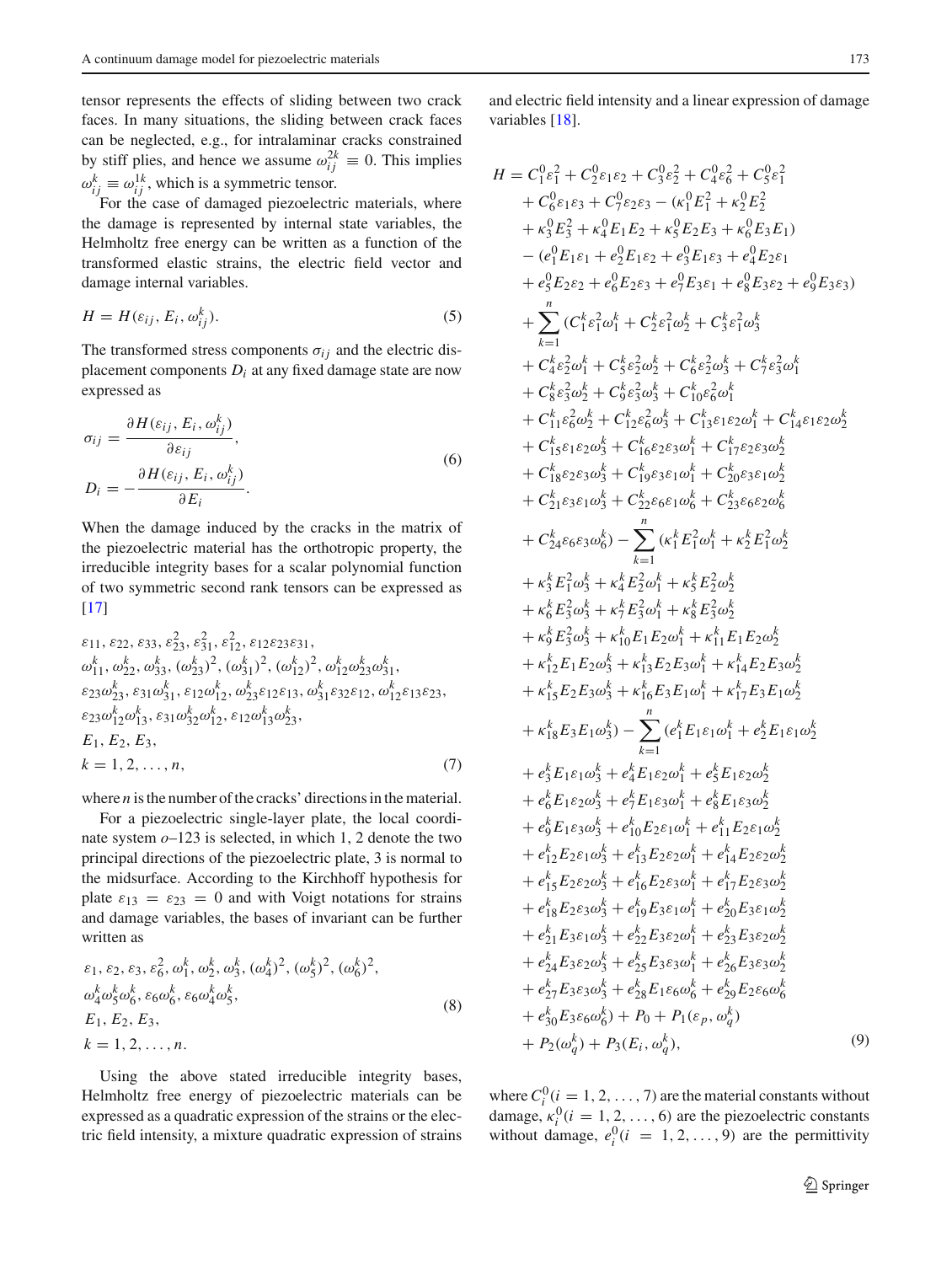matrix constants without damage,  $C_i^k$  ( $i = 1, 2, ..., 24$ ) are the material constants with damage;  $\kappa_i^k(i = 1, 2, ..., 18)$ are the piezoelectric constants with damage,  $e_i^k(i = 1, 2, ...)$ ..., 30) are the permittivity matrix constants with damage,  $\rho$  is the density of the piezoelectric material,  $P_0$  is a constant,  $P_1$  is a linear function of strains,  $P_2$  is a linear function of damage variables and  $P_3$  is a linear function of the electric field intensity. Then the stresses and the electric displacements can be expressed as

<span id="page-3-0"></span>
$$
\sigma_p = \frac{\partial H}{\partial \varepsilon_p} = \left[ (C^0)_{pq} + \sum_{k=1}^n (C^k)_{pq} \right] \varepsilon_q
$$

$$
- \left[ (e^0)_{pm} + \sum_{k=1}^n (e^k)_{pm} \right] E_m,
$$

$$
p, q = 1, 2, 3, 6,
$$
 (10)

<span id="page-3-1"></span>
$$
D_m = -\frac{\partial H}{\partial E_m} = \left[ (e^0)_{qm} + \sum_{k=1}^n (e^k)_{qm} \right]^{\mathrm{T}} \varepsilon_q
$$

$$
+ \left[ (\kappa^0)_{mn} + \sum_{k=1}^n (\kappa^k)_{mn} \right]^{\mathrm{T}} E_m,
$$

$$
m, n = 1, 2, 3,
$$

where  $(C^0)_{pq}$ ,  $(C^k)_{pq}$ ,  $(\kappa^0)_{mn}$  and  $(\kappa^k)_{mn}$  are all symmetric matrixes in the forms of

$$
(C^0)_{pq} = \begin{bmatrix} 2C_1^0 & C_2^0 & C_6^0 & 0 \\ 2C_3^0 & C_7^0 & 0 \\ 2C_5^0 & 0 & P, q = 1, 2, 3, 6, \end{bmatrix}, p, q = 1, 2, 3, 6,
$$
\n
$$
(11)
$$

Assuming that there is only one damage mode in the representative volume element, the relations of the strains, the stresses, the electric field intensity and the electric displacements in Eq. [\(10\)](#page-3-0) can be simplified as

$$
\sigma_p = [(C^0)_{pq} + (C)_{pq}] \varepsilon_q - [(e^0)_{pm} + (e)_{pm}] E_m,
$$
  
\n
$$
D_m = [(e^0)_{qm} + (e)_{qm}]^T \varepsilon_q + [( \kappa^0)_{mn} + ( \kappa )_{mn}]^T E_m,
$$
\n(17)

where  $(C^0)_{pq}$ ,  $(e^0)_{pm}$  and  $(\kappa^0)_{mn}$  are the same as before. The superscript  $k = 1$  is omitted in  $(C^k)_{pq}$ ,  $(e^k)_{pm}$ ,  $(\kappa^k)_{mn}$ .

In the present study, the matrix cracks in the piezoelectric plate are parallel to the coordinate plane 1–3, all damage variables except  $\omega_2$  are zero, and the coefficient matrixes in Eqs.  $(12)$ ,  $(15)$  and  $(16)$  can be simplified as

<span id="page-3-2"></span>
$$
(C)_{pq} = \begin{bmatrix} 2C_2\omega_2 & C_{14}\omega_2 & C_{20}\omega_2 & 0 \\ 2C_5\omega_2 & C_{17}\omega_2 & 0 \\ 2C_8\omega_2 & 0 & 2C_{11}\omega_2 \end{bmatrix}, \qquad (18)
$$

$$
(c) \qquad - \begin{bmatrix} e_2\omega_2 & e_{11}\omega_2 & e_{20}\omega_2 \\ e_5\omega_2 & e_{14}\omega_2 & e_{23}\omega_2 \end{bmatrix}
$$

$$
(e)_{pm} = \begin{bmatrix} e_5\omega_2 & e_{14}\omega_2 & e_{25}\omega_2 \\ e_8\omega_2 & e_{17}\omega_2 & e_{26}\omega_2 \\ 0 & 0 & 0 \end{bmatrix},
$$
(19)  

$$
(k)_{mn} = \begin{bmatrix} 2\kappa_2\omega_2 & \kappa_{11}\omega_2 & \kappa_{17}\omega_2 \\ 2\kappa_5\omega_2 & \kappa_{14}\omega_2 \\ 2\kappa_5\omega_2 & \kappa_{14}\omega_2 \end{bmatrix}.
$$
(20)

 $2\kappa_8\omega_2$ 

$$
\mathcal{L}^{\mathcal{L}}(\mathcal{L}^{\mathcal{L}})
$$

 $(C^k)_{pq}$ 

=  $\Gamma$ ⎢ ⎢ ⎢ ⎢ ⎣  $2C_1^k\omega_1^k + 2C_2^k\omega_2^k + 2C_3^k\omega_3^k$   $C_{13}^k\omega_2^k + C_{14}^k\omega_2^k + C_{15}^k\omega_3^k$   $C_{19}^k\omega_2^k + C_{20}^k\omega_2^k + C_{21}^k\omega_3^k$   $C_{22}^k\omega_6^k$  $2C_4^k \omega_1^k + 2C_5^k \omega_2^k + 2C_6^k \omega_3^k$   $C_{16}^k \omega_2^k + C_{17}^k \omega_2^k + C_{18}^k \omega_3^k$   $C_{23}^k \omega_6^k$  $2C_7^k \omega_1^k + 2C_8^k \omega_2^k + 2C_9^k \omega_3^k$   $C_{24}^k \omega_6^k$  $2C_{10}^k \omega_1^k + 2C_{11}^k \omega_2^k + 2C_{12}^k \omega_3^k$ 3 ⎤  $\overline{\phantom{a}}$  $\overline{\phantom{a}}$  $\overline{\phantom{a}}$  $\overline{\phantom{a}}$  $\overline{\phantom{a}}$  $(12)$  $\begin{bmatrix} e_1^0 & e_4^0 & e_7^0 \end{bmatrix}$ 

⎣

$$
(e^0)_{pm} = \begin{bmatrix} e_2^0 & e_5^0 & e_8^0 \\ e_3^0 & e_6^0 & e_9^0 \\ 0 & 0 & 0 \end{bmatrix}, \quad m = 1, 2, 3,
$$
 (13)

$$
(\kappa^{0})_{mn} = \begin{bmatrix} 2\kappa_1^{0} & \kappa_4^{0} & \kappa_6^{0} \\ 2\kappa_2^{0} & \kappa_5^{0} \\ 2\kappa_3^{0} & \end{bmatrix}, \quad m, n = 1, 2, 3,
$$
 (14)

$$
(e^{k})_{pm} = \begin{bmatrix} e_{1}^{k} \omega_{1}^{k} + e_{2}^{k} \omega_{2}^{k} + e_{3}^{k} \omega_{3}^{k} & e_{10}^{k} \omega_{1}^{k} + e_{11}^{k} \omega_{2}^{k} + e_{12}^{k} \omega_{3}^{k} & e_{19}^{k} \omega_{1}^{k} + e_{20}^{k} \omega_{2}^{k} + e_{21}^{k} \omega_{3}^{k} \\ e_{4}^{k} \omega_{1}^{k} + e_{5}^{k} \omega_{2}^{k} + e_{6}^{k} \omega_{3}^{k} & e_{13}^{k} \omega_{1}^{k} + e_{14}^{k} \omega_{2}^{k} + e_{15}^{k} \omega_{3}^{k} & e_{22}^{k} \omega_{1}^{k} + e_{23}^{k} \omega_{2}^{k} + e_{24}^{k} \omega_{3}^{k} \\ e_{5}^{k} \omega_{1}^{k} + e_{8}^{k} \omega_{2}^{k} + e_{9}^{k} \omega_{3}^{k} & e_{16}^{k} \omega_{1}^{k} + e_{17}^{k} \omega_{2}^{k} + e_{18}^{k} \omega_{3}^{k} & e_{25}^{k} \omega_{1}^{k} + e_{26}^{k} \omega_{2}^{k} + e_{27}^{k} \omega_{3}^{k} \\ e_{28}^{k} \omega_{6}^{k} & e_{29}^{k} \omega_{6}^{k} & e_{30}^{k} \omega_{6}^{k} \end{bmatrix},
$$
\n(15)

$$
(\kappa^{k})_{mn} = \begin{bmatrix} \n\frac{2\kappa_{1}^{k}\omega_{1}^{k} + 2\kappa_{2}^{k}\omega_{2}^{k} + 2\kappa_{3}^{k}\omega_{3}^{k} & \kappa_{10}^{k}\omega_{1}^{k} + \kappa_{11}^{k}\omega_{2}^{k} + \kappa_{12}^{k}\omega_{3}^{k} & \kappa_{16}^{k}\omega_{1}^{k} + \kappa_{17}^{k}\omega_{2}^{k} + \kappa_{18}^{k}\omega_{3}^{k} \\
2\kappa_{4}^{k}\omega_{1}^{k} + 2\kappa_{5}^{k}\omega_{2}^{k} + 2\kappa_{5}^{k}\omega_{3}^{k} & \kappa_{13}^{k}\omega_{1}^{k} + \kappa_{14}^{k}\omega_{2}^{k} + \kappa_{15}^{k}\omega_{3}^{k} \\
2\kappa_{7}^{k}\omega_{1}^{k} + 2\kappa_{8}^{k}\omega_{2}^{k} + 2\kappa_{9}^{k}\omega_{2}^{k} + 2\kappa_{9}^{k}\omega_{3}^{k} \n\end{bmatrix} . \n(16)
$$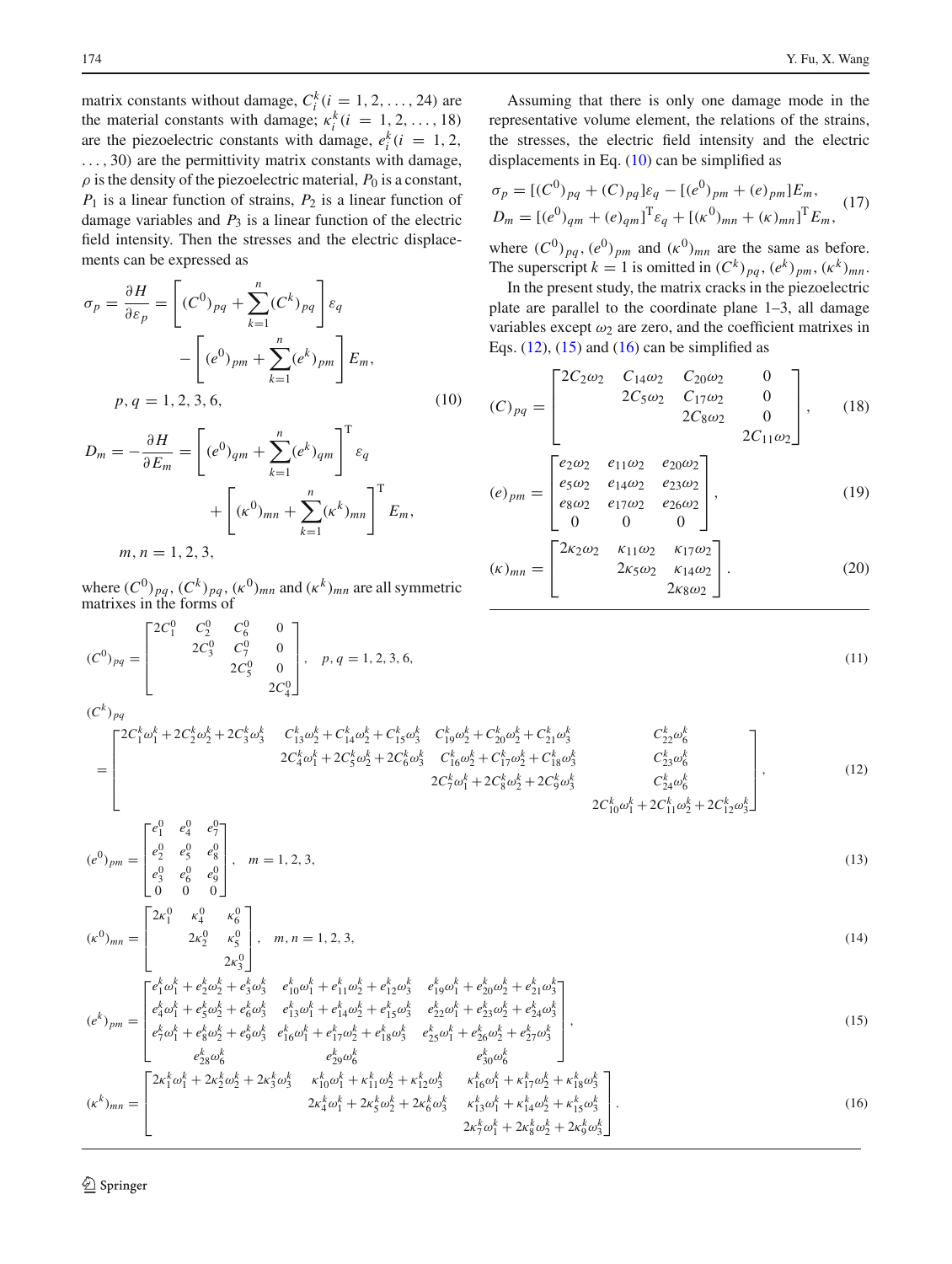Due to the fact that cracks are parallel to the coordinate plane 1-3, the effect of the damage on the plate stiffness in this coordinate plane  $1-3$  can be neglected. Then matrix  $(18)$ can be further simplified as

$$
(C)_{pq} = \begin{bmatrix} 0 & C_{14}\omega_2 & C_{20}\omega_2 & 0 \\ 2C_5\omega_2 & C_{17}\omega_2 & 0 \\ 0 & 0 & 0 \\ 2C_{11}\omega_2 \end{bmatrix} .
$$
 (21)

Letting  $\sigma_3 = 0$ , the constitutive relations of the piezoelectric plate with damage for the plane stress problem are obtained as follows

<span id="page-4-1"></span>
$$
\sigma_p = [(C^0)_{pq} + (c)_{pq}] \varepsilon_q - [(e^0)_{pm} + (e)_{pm}] E_m,
$$
  
\n
$$
D_m = [(e^0)_{qm} + (e)_{qm}]^T \varepsilon_q + [(k^0)_{mn} + (k)_{mn}]^T E_m, (22)
$$
  
\n
$$
p, q = 1, 2, 6, m, n = 1, 2, 3,
$$

 $C_2^0 - \frac{C_6^0 C_7^0}{2C_5^0}$ 

 $2C_3^0 - \frac{(C_7^0)^2}{2C_0^0}$  $2C_5^0$ 

 $\boldsymbol{0}$ 

⎤

 $\begin{array}{c} \begin{array}{c} \begin{array}{c} \begin{array}{c} \end{array} \\ \begin{array}{c} \end{array} \\ \begin{array}{c} \end{array} \\ \begin{array}{c} \end{array} \end{array} \end{array} \end{array}$ def  $\sqrt{ }$  $\mathbf{L}$ 

 $\mathbf{0}$ 

where

 $(C^0)_{pq} =$ 

 $\Gamma$ 

 $2C_1^0 - \frac{(C_6^0)^2}{2C_0^0}$  $2C_5^0$ 

 $\frac{1}{1}$ 



<span id="page-4-0"></span>**Fig. 2** Geometric configuration of a piezoelectric plate with transverse cracks

#### **3 Free vibration of piezoelectric plates with damage**

3.1 Basic equations of piezoelectric plates

Consider a piezoelectric plate with transverse cracks of thickness *h*, length *a* in the *x*-direction, width *b* in the *y*-direction

$$
\Bigg],\tag{23}
$$

$$
(C)_{pq} = \begin{bmatrix} \frac{C_6^0 C_{20} \omega_2}{C_5^0} & \left(C_{14} - \frac{C_7^0 C_{20} + C_6^0 C_{17}}{2C_5^0}\right) \omega_2 & 0\\ \left(2C_5 - \frac{C_7^0 C_{17}}{C_5^0}\right) \omega_2 & 0\\ 2C_{11} \omega_2 & 0\\ 0 & 2C_{11} \omega_2 \end{bmatrix} \stackrel{\text{def}}{=} \begin{bmatrix} \alpha_{11} & \alpha_{12} & 0\\ \alpha_{22} & 0\\ \alpha_{66} & \alpha_{66} \end{bmatrix} \omega_2, \tag{24}
$$

 $\begin{array}{ccc} C_{11}^* & C_{12}^* & 0 \ & C_{22}^* & 0 \ & & C_{66}^* \end{array}$ 

$$
(e^{0})_{pm} = \begin{bmatrix} e_{1}^{0} - \frac{C_{6}^{0}e_{3}^{3}}{2C_{5}^{0}} & e_{4}^{0} - \frac{C_{6}^{0}e_{6}^{3}}{2C_{5}^{0}} & e_{7}^{0} - \frac{C_{6}^{0}e_{9}^{3}}{2C_{5}^{0}}\\ e_{2}^{0} - \frac{C_{7}^{0}e_{3}^{3}}{2C_{5}^{0}} & e_{5}^{0} - \frac{C_{7}^{0}e_{6}^{3}}{2C_{5}^{0}} & e_{8}^{0} - \frac{C_{7}^{0}e_{9}^{3}}{2C_{5}^{0}} \end{bmatrix} \xrightarrow{def} \begin{bmatrix} e_{11}^{*} & e_{12}^{*} & e_{13}^{*}\\ e_{21}^{*} & e_{22}^{*} & e_{23}^{*}\\ 0 & 0 & 0 \end{bmatrix},
$$
\n
$$
(25)
$$

$$
(e)_{pm} = \begin{bmatrix} \left( e_2 - \frac{C_6^0 e_8 + C_{20} e_3^0}{2C_5^0} \right) \omega_2 & \left( e_{11} - \frac{C_6^0 e_{17} + C_{20} e_6^0}{2C_5^0} \right) \omega_2 & \left( e_{20} - \frac{C_6^0 e_{26} + C_{20} e_9^0}{2C_5^0} \right) \omega_2 \\ \left( e_5 - \frac{C_7^0 e_8 + C_{17} e_3^0}{2C_5^0} \right) \omega_2 & \left( e_{14} - \frac{C_6^0 e_{17} + C_{17} e_6^0}{2C_5^0} \right) \omega_2 & \left( e_{23} - \frac{C_7^0 e_{26} + C_{17} e_9^0}{2C_5^0} \right) \omega_2 \end{bmatrix} \xrightarrow{\text{def}} \begin{bmatrix} \beta_{11} & \beta_{12} & \beta_{13} \\ \beta_{21} & \beta_{22} & \beta_{23} \\ 0 & 0 & 0 \end{bmatrix} \omega_2, \tag{26}
$$

$$
(\kappa^{0})_{mn} = \begin{bmatrix} 2\kappa_{1}^{0} + \frac{(e_{3}^{0})^{2}}{2C_{5}^{0}} & \kappa_{4}^{0} + \frac{e_{3}^{0}e_{6}^{0}}{2C_{5}^{0}} & \kappa_{6}^{0} + \frac{e_{3}^{0}e_{9}^{0}}{2C_{5}^{0}} \\ 2\kappa_{2}^{0} + \frac{(e_{6}^{0})^{2}}{2C_{5}^{0}} & \kappa_{5}^{0} + \frac{e_{6}^{0}e_{9}^{0}}{2C_{5}^{0}} \\ 2\kappa_{3}^{0} + \frac{(e_{3}^{0})^{2}}{2C_{5}^{0}} \end{bmatrix} \xrightarrow{\text{def}} \begin{bmatrix} \kappa_{11}^{*} & \kappa_{12}^{*} & \kappa_{13}^{*} \\ \kappa_{22}^{*} & \kappa_{23}^{*} \\ \kappa_{33}^{*} \end{bmatrix},
$$
\n
$$
(27)
$$

$$
(\kappa)_{mn} = \begin{bmatrix} \left(2\kappa_2 + \frac{e_3^0 e_8}{C_5^0}\right) \omega_2 & \left(\kappa_{11} + \frac{e_3^0 e_{17} + e_6^0 e_8}{2C_5^0}\right) \omega_2 & \left(\kappa_{17} + \frac{e_3^0 e_{26} + e_9^0 e_8}{2C_5^0}\right) \omega_2 \\ \left(2\kappa_5 + \frac{e_6^0 e_{17}}{C_5^0}\right) \omega_2 & \left(\kappa_{14} + \frac{e_6^0 e_{26} + e_9^0 e_{17}}{2C_5^0}\right) \omega_2 \\ \left(2\kappa_{18} + \frac{e_9^0 e_{26}}{C_5^0}\right) \omega_2 & \left(2\kappa_{18} + \frac{e_9^0 e_{26}}{C_5^0}\right) \omega_2 \end{bmatrix} \xrightarrow{\underline{\text{def}}}\begin{bmatrix} \gamma_{11} & \gamma_{12} & \gamma_{13} \\ \gamma_{22} & \gamma_{23} \\ \gamma_{33} \end{bmatrix} \omega_2. \tag{28}
$$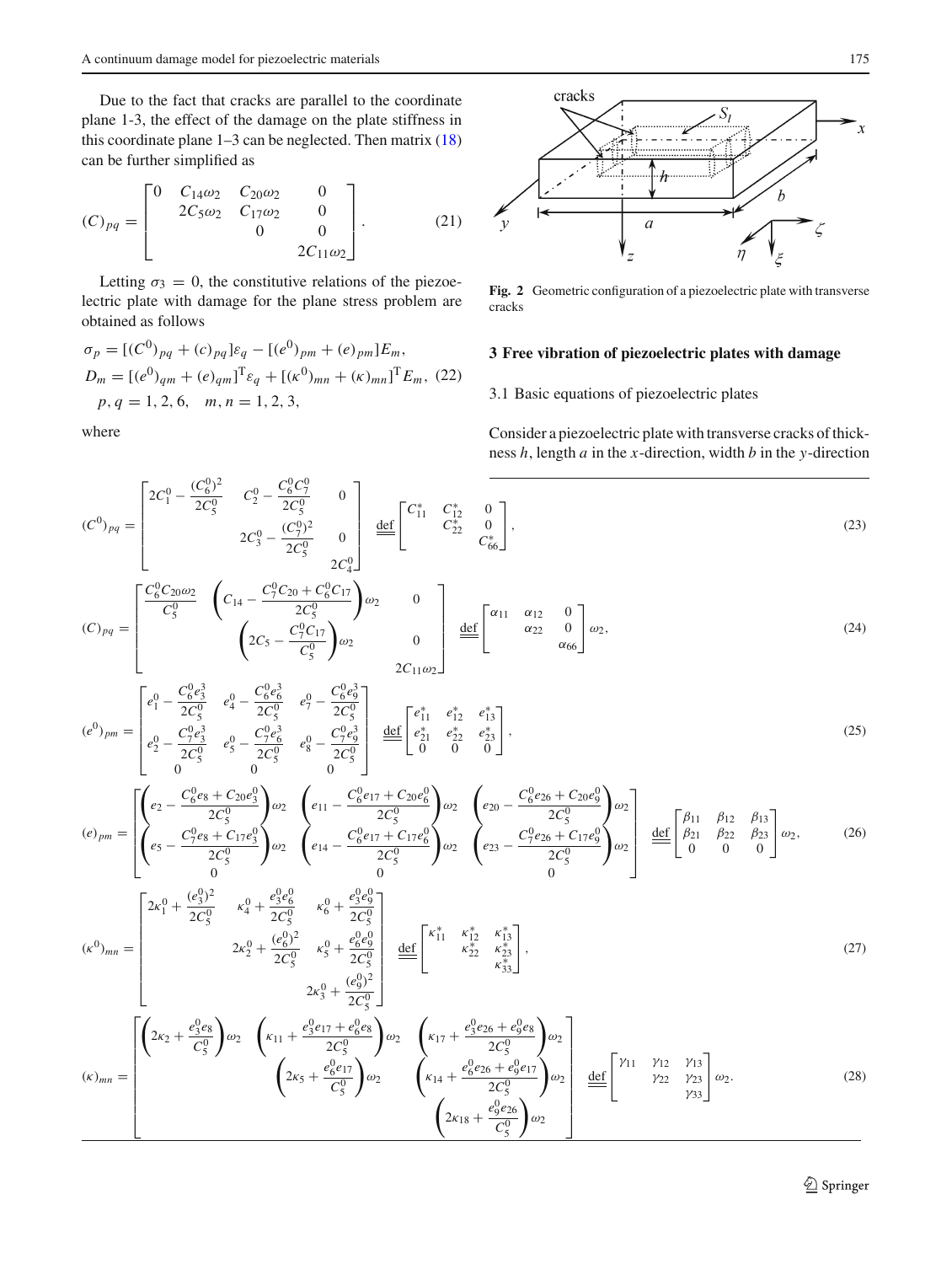as shown in Fig. [2.](#page-4-0) The reference surface defined by  $z = 0$ is the middle surface of the underformed plate. The principal directions of the material are assumed to coincide with the coordinates *x*, *y* and *z*.

According to the Kirchhoff hypothesis of plate, the displacement components  $u_i$  ( $i = 1, 2, 3$ ) in the *x*, *y*, *z* directions can be expressed as

$$
u_1(x, y, z, t) = -zw_x,
$$
  
\n
$$
u_2(x, y, z, t) = -zw_y,
$$
  
\n
$$
u_3(x, y, z, t) = w(x, y, t),
$$
  
\n(29)

where a comma denotes partial differentiation with respect to the corresponding coordinate.

The strain–displacement relations of the piezoelectric plate can be written as

<span id="page-5-0"></span>
$$
\varepsilon_x = -zw_{,xx},
$$
  
\n
$$
\varepsilon_y = -zw_{,yy},
$$
  
\n
$$
\gamma_{xy} = -2zw_{,xy}.
$$
\n(30)

The relations between the electric vectors  $E_i(i = 1, 2, 3)$ and the electric potential  $\phi$  in the Cartesian coordinate system are defined by

$$
E_i = -\phi_{,i}, \quad i = 1, 2, 3. \tag{31}
$$

Suppose that the damage variables remain unchanged through the thickness of plate and denote  $M_x$ ,  $M_y$ ,  $M_{xy}$  as the distributed moments in the piezoelectric plate, according to the classical plate theory, the following equations can be obtained

$$
[M_x, M_y, M_{xy}] = \int_{-\frac{h}{2}}^{\frac{h}{2}} [\sigma_x, \sigma_y, \sigma_{xy}] z dz.
$$
 (32)

The equation of motion of the plate can be written as

<span id="page-5-1"></span>
$$
M_{x,xx} + 2M_{xy,xy} + M_{y,yy} + q(x, y, t) = \rho h w_{,tt},
$$
 (33)

where  $q(x, y, t)$  is the intensity of the transverse force and  $\rho$ is mass density.

The electric variables must also satisfy the Maxwell equations [\[19](#page-8-18)]. This condition can be satisfied approximately by letting the integration of the divergence of the electric flux across the thickness of the piezoelectric plate to vanish for any *x* and *y*, that is

<span id="page-5-2"></span>
$$
\int_{-\frac{b}{2}}^{\frac{a}{2}} \left( \frac{\partial D_1}{\partial x} + \frac{\partial D_2}{\partial y} + \frac{\partial D_3}{\partial z} \right) dz = 0.
$$
 (34)

Consider the free vibration of the piezoelectric plate and suppose that the distribution of electric potential along the thickness direction in the piezoelectric plate is simulated by a

*h*

sinusoidal function, so the displacement field and the electric potential field can be written as [\[15\]](#page-8-14)

<span id="page-5-3"></span>
$$
w(x, y, t) = W(x, y) \sin(\Omega t),
$$
  
\n
$$
\phi(x, y, z, t) = \varphi(x, y) \sin \pi (z + h/2) \sin(\Omega t),
$$
\n(35)

where  $\Omega$  is the natural frequency of the plate.

The dimensionless parameters are defined as

$$
\zeta = \frac{x}{a}, \quad \eta = \frac{y}{b}, \quad \xi = \frac{z}{h},
$$
\n
$$
\lambda_1 = \frac{h}{a}, \quad \lambda_2 = \frac{h}{b}, \quad \overline{W} = \frac{W}{h},
$$
\n
$$
\overline{C}_{11} = \frac{C_{11}^*}{C_{ref}}, \quad \overline{C}_{12} = \frac{C_{12}^*}{C_{ref}}, \quad \overline{C}_{22} = \frac{C_{22}^*}{C_{ref}},
$$
\n
$$
\overline{C}_{66} = \frac{C_{66}^*}{C_{ref}}, \quad \overline{e}_{13} = \frac{e_{13}^*}{e_{ref}}, \quad \overline{e}_{23} = \frac{e_{23}^*}{e_{ref}},
$$
\n
$$
\overline{\alpha}_{11} = \frac{\alpha_{11}}{C_{ref}}, \quad \overline{\alpha}_{12} = \frac{\alpha_{12}}{C_{ref}}, \quad \overline{\alpha}_{22} = \frac{\alpha_{22}}{C_{ref}},
$$
\n
$$
\overline{\alpha}_{66} = \frac{\alpha_{66}}{C_{ref}}, \quad \overline{\beta}_{13} = \frac{\beta_{13}}{e_{ref}}, \quad \overline{\beta}_{23} = \frac{\beta_{23}}{e_{ref}},
$$
\n
$$
\overline{\kappa}_{11} = \frac{\kappa_{11}^* C_{ref}}{(e_{ref})^2}, \quad \overline{\kappa}_{12} = \frac{\kappa_{12}^* C_{ref}}{(e_{ref})^2}, \quad \overline{\kappa}_{22} = \frac{\kappa_{22}^* C_{ref}}{(e_{ref})^2},
$$
\n
$$
\overline{\kappa}_{33} = \frac{\kappa_{33}^* C_{ref}}{(e_{ref})^2}, \quad \overline{\gamma}_{11} = \frac{\gamma_{11} C_{ref}}{e_{ref}^2}, \quad \overline{\gamma}_{12} = \frac{\gamma_{12} C_{ref}}{(e_{ref})^2},
$$
\n
$$
\overline{\gamma}_{22} = \frac{\gamma_{22} C_{ref}}{(e_{ref})^2}, \quad \overline{\gamma}_{33} = \frac{\gamma_{33} C_{ref}}{(e_{ref})^2}, \quad \overline{\varphi} = \frac{\varphi_{ref}}{h C_{ref}},
$$
\n
$$
\tau = \frac{t}{a
$$

where  $C_{\text{ref}} = C_{11}^*$ ,  $e_{\text{ref}} = e_{13}^*$ .

Using Eqs.  $(22)$  and  $(30)$ – $(33)$ , the dimensionless equations governing the motion of the piezoelectric plate can be written as

<span id="page-5-4"></span>
$$
-\frac{2}{\pi} [\overline{\gamma}_{11} \lambda_1^2 \omega_{2,\zeta} \overline{\varphi}_{,\zeta} + \lambda_1^2 (\overline{\kappa}_{11} + \overline{\gamma}_{11} \omega_{2}) \overline{\varphi}_{,\zeta \zeta} + \lambda_1 \lambda_2 \overline{\gamma}_{12} \omega_{2,\zeta} \overline{\varphi}_{,\eta} + \lambda_1 \lambda_2 (\overline{\kappa}_{12} + \overline{\gamma}_{12} \omega_{2}) \overline{\varphi}_{,\zeta \eta} + \lambda_1 \lambda_2 \overline{\gamma}_{12} \omega_{2,\eta} \overline{\varphi}_{,\zeta} + \lambda_1 \lambda_2 (\overline{\kappa}_{21} + \overline{\gamma}_{12} \omega_{2}) \overline{\varphi}_{,\zeta \eta} + \lambda_2^2 \overline{\gamma}_{22} \omega_{2,\eta} \overline{\varphi}_{,\eta} + \lambda_2^2 (\overline{\kappa}_{22} + \overline{\gamma}_{22} \omega_{2}) \overline{\varphi}_{,\eta \eta} - (\overline{e}_{13} + \overline{\beta}_{13} \omega_{2}) \lambda_1^2 \overline{W}_{,\zeta \zeta} - (\overline{e}_{23} + \overline{\beta}_{23} \omega_{2}) \lambda_2^2 \overline{W}_{,\eta \eta} + 2\pi (\overline{\kappa}_{33} + \overline{\gamma}_{33} \omega_{2}) \overline{\varphi} = 0, \qquad (37) - \overline{\alpha}_{11} \pi \lambda_1^4 \omega_{2,\zeta \zeta} \overline{W}_{,\zeta \zeta} - 2 \overline{\alpha}_{11} \pi \lambda_1^4 \omega_{2,\zeta} \overline{W}_{,\zeta \zeta \zeta} - (\overline{C}_{11} + \overline{\alpha}_{11}) \pi \lambda_1^4 \omega_{2} \overline{W}_{,\zeta \zeta \zeta \zeta} - \pi \lambda_1^2 \lambda_2^2 \overline{\alpha}_{12} \omega_{2,\zeta \zeta} \overline{W}_{,\eta \eta} - 2 \overline{\alpha}_{12} \pi \lambda_1^2 \lambda_2^2 \omega_{2,\zeta} \overline{W}_{,\zeta \eta \eta} - (\overline{C}_{12} + \overline{\alpha}_{12} \omega_{2}) \pi \lambda_1^2 \lambda_2^2 \overline{W}_{,\
$$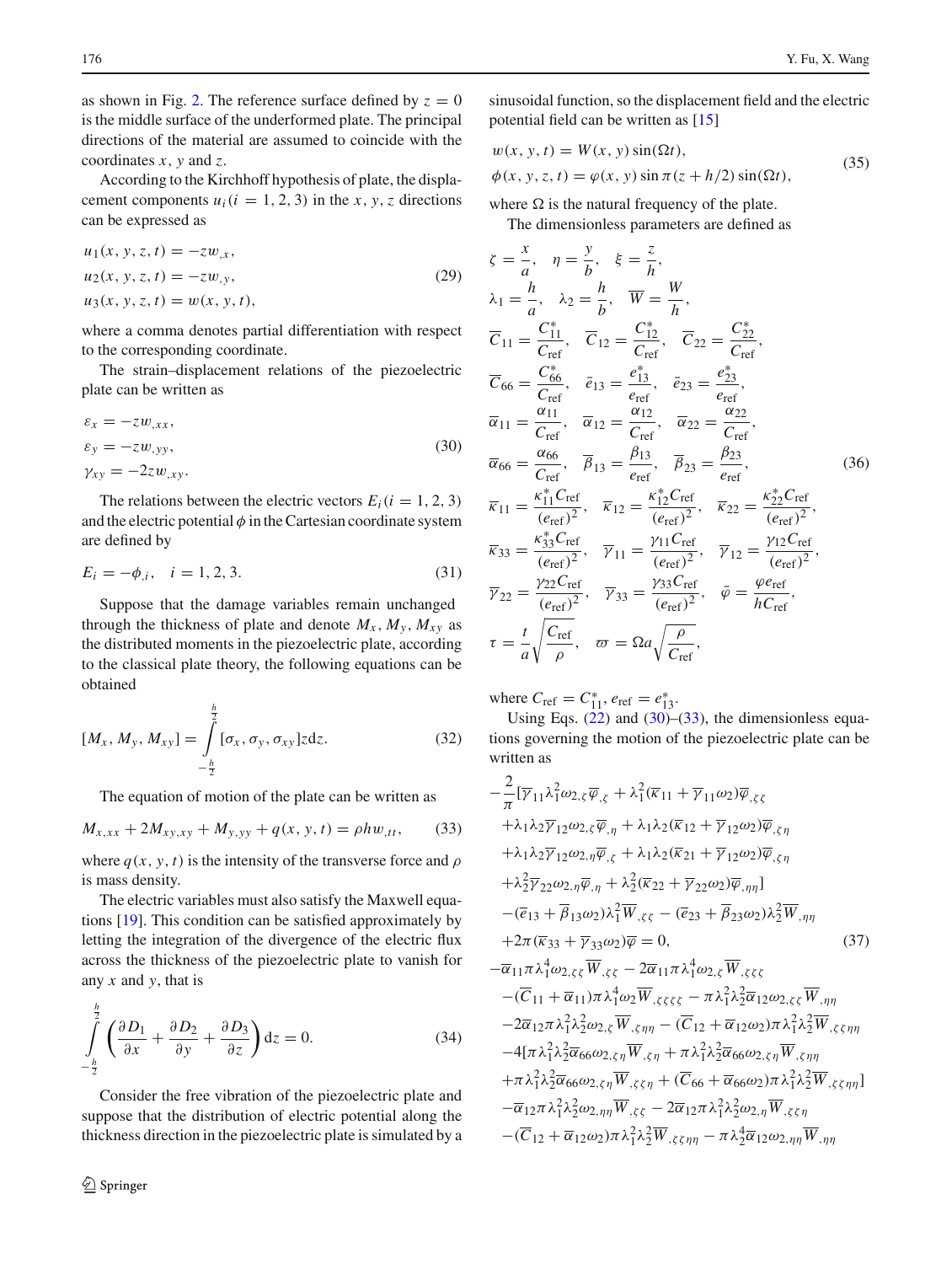$$
-2\pi \lambda_2^4 \overline{\alpha}_{22} \omega_{2,\eta} \overline{W}_{,\eta\eta\eta} - (\overline{C}_{22} + \overline{\alpha}_{22} \omega_2) \pi \lambda_2^4 \overline{W}_{,\eta\eta\eta\eta} -24[\lambda_1^2 \overline{\beta}_{13} \omega_{2,\zeta\zeta} \overline{\varphi} + 2\lambda_1^2 \overline{\beta}_{13} \omega_{2,\eta} \overline{\varphi}_{,\zeta} +(\overline{e}_{13} + \overline{\beta}_{13} \omega_2) \overline{\varphi}_{,\zeta\zeta} \lambda_1^2 + \frac{\lambda_2^4}{\lambda_1} \overline{\beta}_{23} \omega_{2,\eta\eta} \overline{\varphi} + 2\lambda_2^4 \overline{\beta}_{23} \omega_{2,\eta} \overline{\varphi}_{,\eta} +(\overline{e}_{23} + \overline{\beta}_{23} \omega_2) \lambda_2^2 \overline{\varphi}_{,\eta\eta} + 12\varpi^2 \pi \lambda_1 \overline{W} = 0.
$$
 (38)

## 3.2 Solution methodology

For the piezoelectric plate in the simply supported condition and with zero electrical potential along the plate edges, the solution of Eqs.  $(34)$  and  $(35)$  is sought in the following separable form

<span id="page-6-0"></span>
$$
\overline{W}(\zeta, \eta) = \sum_{m=1}^{\infty} \sum_{n=1}^{\infty} W_{mn} \sin(m\pi \zeta) \sin(n\pi \eta),
$$
  

$$
\overline{\varphi}(\zeta, \eta) = \sum_{m=1}^{\infty} \sum_{n=1}^{\infty} \varphi_{mn} \sin(m\pi \zeta) \sin(n\pi \eta).
$$
 (39)

We assume that the damage variable  $\omega_2$  takes a fixed value, that is, damage evolution is not considered and damage exists only in a certain local rectangle region  $S_l(a_1 \leq \zeta \leq a_2, b_1 \leq \zeta \leq a_2)$  $\eta \leq b_2$ ). Substituting Eq. [\(39\)](#page-6-0) into Eq. [\(38\)](#page-5-4) and multiplying them by  $sin(m\pi\zeta)sin(n\pi\eta)$ , respectively, then integrating them from 0 to 1 with respect to  $\zeta$  and  $\eta$ , a set of homogenous linear equations in term of  $W_{mn}$  and  $\varphi_{mn}$  is obtained as follows

<span id="page-6-1"></span>
$$
[2\pi^{2}m^{2}\lambda_{1}^{2}\overline{\kappa}_{11} + 2\pi^{2}n^{2}\lambda_{2}^{2}\overline{\kappa}_{22} + 2\pi^{2}\overline{\kappa}_{33} + (8\pi^{2}m^{2}\lambda_{1}^{2}\overline{\gamma}_{11}\omega_{2} + 8\pi^{2}n^{2}\lambda_{2}^{2}\overline{\gamma}_{22}\omega_{2} + 8\pi^{2}\overline{\gamma}_{33}\omega_{2})\Theta]\varphi_{mn} + [\pi^{3}m^{2}\lambda_{1}^{2}\overline{e}_{13} + \pi^{3}n^{2}\lambda_{2}^{2}\overline{e}_{23} + (4\pi\lambda_{1}^{2}\overline{\beta}_{13}\omega_{2} + 4\pi\lambda_{2}^{2}\overline{\beta}_{23}\omega_{2})\Theta]W_{mn} = 0, - [\pi^{5}m^{4}\lambda_{1}^{4}\overline{C}_{11} + 2\pi^{5}m^{2}n^{2}\lambda_{1}^{2}\lambda_{2}^{2}\overline{C}_{12} + \pi^{5}n^{4}\lambda_{2}^{4}\overline{C}_{22} + 4\pi^{5}m^{2}n^{2}\lambda_{1}^{2}\lambda_{2}^{2}\overline{C}_{66} + 12\pi\lambda_{1}^{2}\overline{\omega}^{2} + (4\pi^{5}m^{4}\lambda_{1}^{4}\overline{\alpha}_{11}\omega_{2} + 8\pi^{5}m^{2}n^{2}\lambda_{1}^{2}\lambda_{2}^{2}\overline{\alpha}_{12}\omega_{2} + 16\pi^{5}m^{2}n^{4}\lambda_{1}^{2}\lambda_{2}^{2}\overline{\alpha}_{6}\omega_{2} + 4\pi^{5}n^{4}\lambda_{2}^{4}\overline{\alpha}_{22}\omega_{2})\Theta]W_{mn} + [24\pi^{2}m^{2}\lambda_{1}^{2}\overline{e}_{13} + 24\pi^{2}n^{2}\lambda_{2}^{2}\overline{e}_{23} + (96\pi^{2}m^{2}\lambda_{1}^{2}\overline{\beta}_{13}\omega_{2} + 96\pi^{2}n^{2}\lambda_{1}^{2}\overline{\beta}_{23}\omega_{2})\Theta]\varphi_{mn} = 0,
$$

where 
$$
\Theta = \int_{a_1}^{a_2} \int_{b_1}^{b_2} [\sin(m\pi \zeta) \sin(n\pi \zeta)]^2 d\xi d\zeta
$$
.

For a non-trivial solution of Eqs. [\(40\)](#page-6-1), the determinant of the coefficient matrix of the equations must be equal to zero, i.e.,

<span id="page-6-2"></span>
$$
|R| = 0,\t\t(41)
$$

where  $R_{ij}$ (*i*, *j* = 1, 2) can be easily determined from Eqs. [\(40\)](#page-6-1). From Eq. [\(41\)](#page-6-2), the vibrating frequency of the simply supported piezoelectric rectangular plate with damage can be obtained.

## 3.3 Numerical results

In the following numerical calculations, the piezoelectric material is assumed to be the ceramic PZT4 and the material constants are

$$
C_{11}^{*} = 13.2 \times 10^{10} \text{N/m}^2, \quad C_{12}^{*} = 7.1 \times 10^{10} \text{N/m}^2,
$$
  
\n
$$
C_{13}^{*} = 7.3 \times 10^{10} \text{N/m}^2, \quad C_{33}^{*} = 11.5 \times 10^{10} \text{N/m}^2,
$$
  
\n
$$
C_{44}^{*} = 2.6 \times 10^{10} \text{N/m}^2, \quad C_{66}^{*} = 3.0 \times 10^{10} \text{N/m}^2,
$$
  
\n
$$
e_{31}^{*} = -4.1 \text{C/m}^2, \quad e_{33}^{*} = 14.1 \text{C/m}^2,
$$
  
\n
$$
\kappa_{11}^{*} = \kappa_{22}^{*} = 7.142 \times 10^{-9} \text{F/m}, \quad \kappa_{33}^{*} = 5.841 \times 10^{-9} \text{F/m},
$$
  
\n
$$
\rho = 7.5 \times 10^{3} \text{kg/m}^3.
$$
  
\n(42)

The dimensionless vibrating frequencies  $\varpi_{mn}(m, n)$  = 1, 2, 3) without damage for a thin piezoelectric rectangular plate with  $\lambda_1 = 0.01, \lambda_2 = 0.02$  under the close-circuited condition are given in Table [1.](#page-7-0) The results in Table [1](#page-7-0) agree with those of the 3D analysis in Ref. [\[20](#page-8-19)]. From Table [1,](#page-7-0) it can be seen that the results under the Kirchhoff hypothesis for plate are larger than the corresponding ones from the 3D analysis, a point which must be considered in engineering design.

The effect of the side-to-thickness ratio  $\lambda_2$  on the dimensionless vibrating frequencies of the square piezoelectric plate with damage or without damage is shown in Fig. [3.](#page-7-1) The material parameters related to damage in Fig. [3](#page-7-1) are  $\overline{\alpha}_{11} = \overline{\alpha}_{22} = \overline{\alpha}_{12} = \overline{\alpha}_{66} = -0.2, \overline{\beta}_{13} = \overline{\beta}_{23} = -0.2,$  $\overline{\gamma}_{11} = \overline{\gamma}_{22} = \overline{\gamma}_{33} = -0.2$ ,  $\omega_2 = 0.5$ . The centroid of the damaged region center in the piezoelectric plate is  $(\zeta =$  $0.5, \xi = 0.5$  and the ratio of damaged region  $S_l$  to the total area of the piezoelectric plate *S* is  $\mu = 25\%$ . From Fig. [3,](#page-7-1) it can be seen that the dimensionless vibrating frequencies increase with the value of  $\lambda_2$ , as in agreement with the results of the elastic plate without considering piezoelectric effect. Moreover, it is demonstrated that the vibrating frequencies of the piezoelectric plate with damage are smaller than the corresponding ones without damage. Meanwhile, when the side-to-thickness ratio  $\lambda_2$  increases, the difference of the dimensionless vibrating frequencies with damage and without damage becomes more and more significant.

Shown in Fig. [4](#page-7-2) is the effect of the size of damaged region  $S_l(\mu = S_l/S)$  on the dimensionless vibrating frequency  $\varpi_{11}$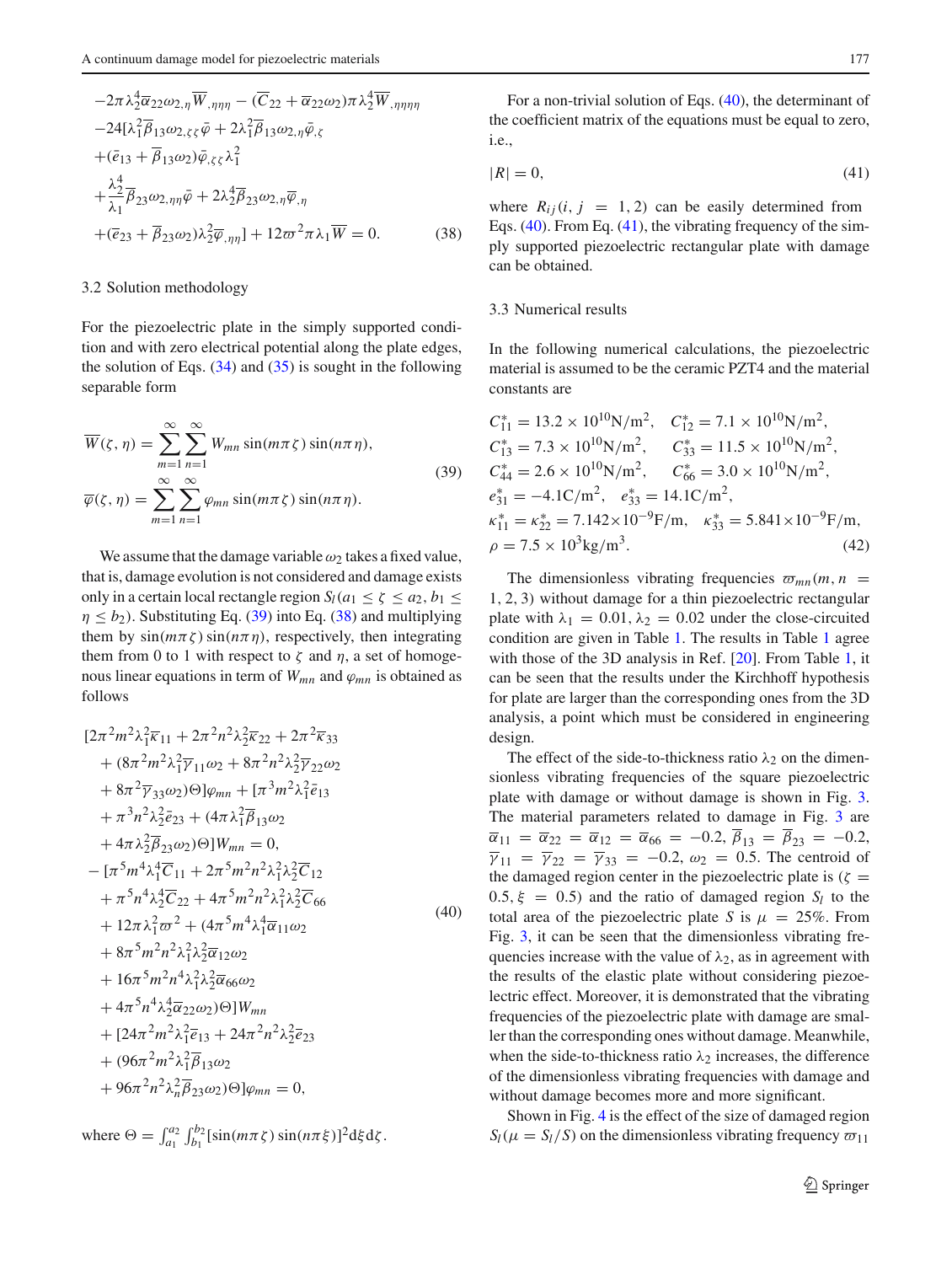**Table 1** The dimensionless vibrating frequencies of the piezoelectric rectangular plate without damage

<span id="page-7-0"></span>

|              | $\varpi_{11}$ | $\overline{\omega}_{12}$ | $\overline{\omega}_{13}$ | $\varpi_{21}$ | $\varpi_{22}$ | $\varpi_{23}$ | $\overline{\omega}_{31}$ | $\overline{\omega}_{32}$ | $\overline{\omega}_{33}$ |
|--------------|---------------|--------------------------|--------------------------|---------------|---------------|---------------|--------------------------|--------------------------|--------------------------|
| Present work | 0.1426        | 0.4845                   | .0543                    | 0.2290        | 0.5706        | .1403         | 0.3731                   | 0.7144                   | .2839                    |
| Ref. $[18]$  | 0.1287        | 0.4368                   | 0.9476                   | 0.2056        | 0.5132        | .0237         | 0.3338                   | 0.6405                   | 1.1492                   |



Fig. 3 Effect of the side-to-thickness ratio on the dimensionless vibrating frequencies of the piezoelectric square plate with damage or without damage

<span id="page-7-1"></span>

<span id="page-7-2"></span>**Fig. 4** Effect of size of the damaged region on the frequency  $\varpi_{11}$  of the piezoelectric plate

 $1.2$ Center  $(0.5, 0.5)$  $1.0$ Center  $(0.3, 0.3)$ Center  $(0.2, 0.2)$ 0.8  $\approx 0.6$  $0.4$  $0.2$  $0.0$  $0.05$  $0.10$  $0.15$  $0.20$  $\lambda_2$ 

<span id="page-7-3"></span>**Fig. 5** Effect of the location of damaged region on the frequency  $\varpi_{11}$ of the piezoelectric plate

of the piezoelectric rectangular plate with  $\lambda_1 = 0.01$ ,  $\lambda_2 =$ 0.02. The material parameters related to damage in Fig. [5](#page-7-3) are the same as in Fig. [4.](#page-7-2) It can be concluded that the dimensionless vibrating frequencies of the plate with damage decrease with the increase of the size of damaged region. And when the damaged region increases moderately, the decrease rate of the frequency  $\varpi_{11}$  is small.

Shown in Fig. [5](#page-7-3) is the effect of the location of the damaged region on the frequency  $\varpi_{11}$  of the piezoelectric plate with  $\lambda_1 = 0.01, \lambda_2 = 0.02$ . The material parameters related to damage in Fig. [5](#page-7-3) are the same as in Fig. [4.](#page-7-2) It can be seen that when the centroid of the damaged center moves away from the mid-point of the plate, the value of the frequency  $\overline{\omega}_{11}$  increases. It can be conclude that the stiffness of plate

reduces with the decrease of the distance of the centroid of the damaged region from the mid-point of the plate.

## **4 Conclusions**

By using the Telreja's tensor valued internal state damage variables as well as the Helmhotlz free energy of piezoelectric material, a new constitutive model for piezoelectric material solids containing distributed cracks is established. This model is successfully used to analyze the static-dynamic behaviors of the piezoelectric structures. A special case of the free vibration of piezoelectric plate with damage is